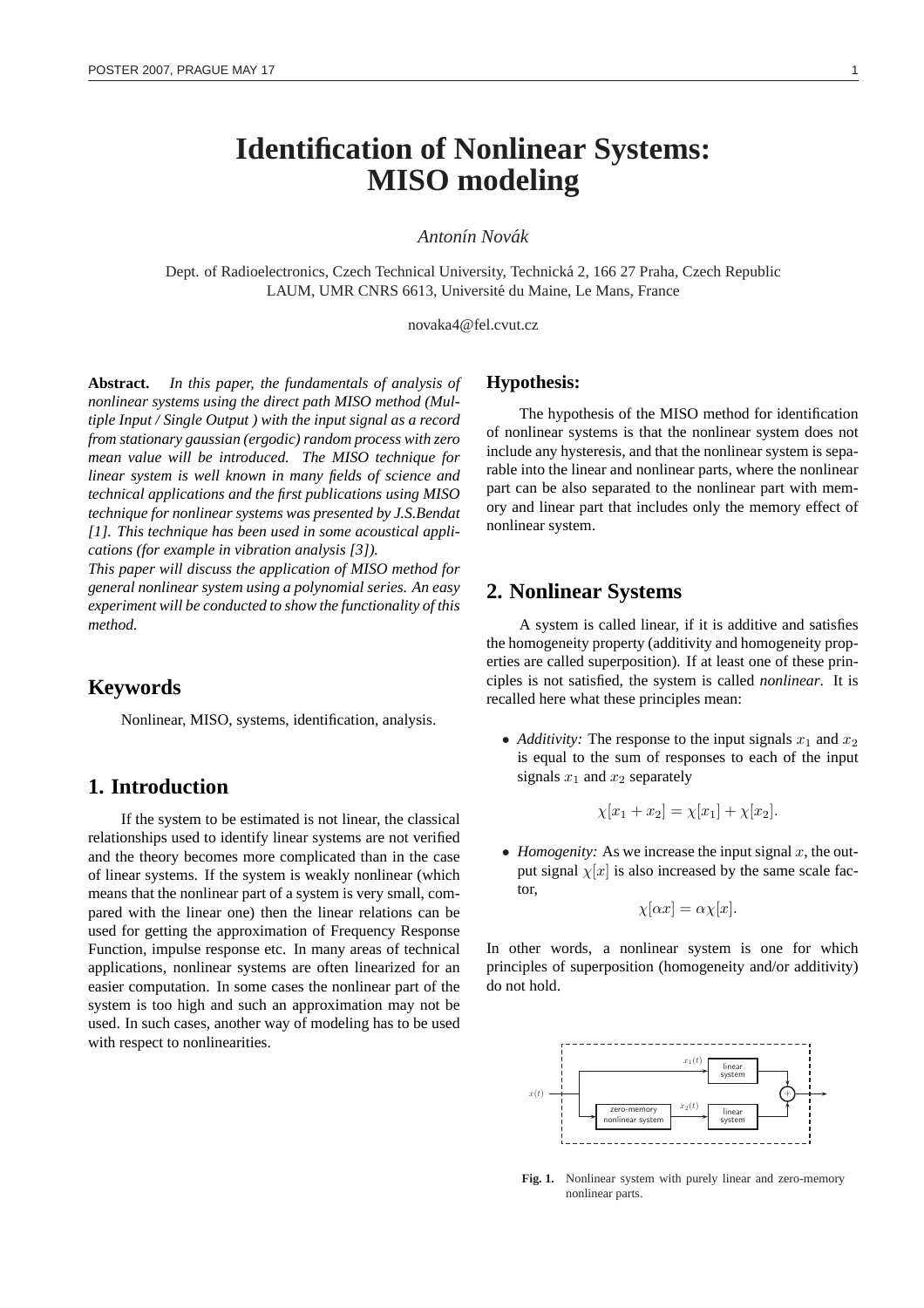# **3. Two Input Single Output Nonlinear System**

The system described in Figure 1 may be seen as a twoinput single-output system with linear Frequency Response Functions and inputs  $x_1(t)$ ,  $x_2(t)$ , which are such that

$$
x_2(t) = g[x_1(t)].
$$
 (1)

The system can be redrawn as can be seen in Figure 2b and then Figure 2b, which is completely two-input single-output linear system. It is important to note that only the input signals are in nonlinear relation and as a consequence they could be mutually correlated.



(b) without nonlinear part

**Fig. 2.** Two-input single-output system.

The special case of a Multiple Input / Single Outputsystem will now be considered. The number of inputs is reduced to two for better understanding the relations in a MISO system. The input  $x_1(t)$  in the Figure 2b is a white Gaussian noise (WGN) which means firstly that its density function and a variance  $\sigma_x^2$  is normal, with a zero mean value.

$$
p(x) = \frac{1}{\sigma_x \sqrt{2\pi}} \exp\left(-\frac{x^2}{2\sigma_x^2}\right),\tag{2}
$$

secondly that the stochastic process  $x_1(t)$  is stationary and ergodic and lastly that its power spectral density (PSD) is a constant

$$
S_{xx}(f) = \sigma_x^2.
$$
 (3)

The input  $x_2(t)$  in Figure 2b is a record of a stationary and ergodic stochastic process. These two records may be correlated. Since the signals  $x_1(t)$ ,  $x_2(t)$  and  $y(t)$  are known, the *frequency response function (FRF)*  $H_1(f)$  and  $H_2(f)$  may be estimated.

For the two-input single-output system the *cross-spectral density functions* are defined by

$$
S_{1y}(f) = H_1(f)S_{11}(f) + H_2(f)S_{12}(f),
$$
  
\n
$$
S_{2y}(f) = H_1(f)S_{21}(f) + H_2(f)S_{22}(f).
$$
 (4)

and the transfer functions  $H_1(f)$  and  $H_2(f)$  are consequently such that <sup>1</sup>

$$
H_1(f) = \frac{S_{22}(f)S_{1y}(f) - S_{12}(f)S_{2y}(f)}{S_{11}(f)S_{22}(f) - |S_{12}(f)|^2},
$$
  
\n
$$
H_2(f) = \frac{S_{11}(f)S_{2y}(f) - S_{21}(f)S_{1y}(f)}{S_{11}(f)S_{22}(f) - |S_{12}(f)|^2}.
$$
\n(5)

In the special case,  $S_{12}(f) = 0$ , the inputs are totally uncorrelated, and Equation (5) reduce to

$$
H_1(f) = \frac{S_{1y}(f)}{S_{11}(f)},
$$
  
\n
$$
H_2(f) = \frac{S_{2y}(f)}{S_{22}(f)},
$$
\n(6)

which is the representation of a usual single-input singleoutput system.

# **4. MISO for Nonlinear Systems using polynomial serie**

The nonlinear model described in Figure 1 can be further generalized by increasing the number of nonlinear branches. Each branch consists of a zero-memory nonlinear system, which is followed by a linear system (filter).

The general nonlinear branch of Figure 1 can be expressed as a sum of another nonlinear functions. Note that two different situations may occur. The first corresponds to the estimation of the branches when sufficient a priori based knowledge allows to estimate the input signals to be analyzed (for example input signal  $x_n(t) = t^{\beta}$ , for  $t > 0$  with  $\beta \in [1.6 - 1.8]$ ). The second one corresponds to a blind identification of the branches where nothing is known. The special case of such a nonlinear system can be the system in Figure 3, where the general nonlinear function is expressed in terms of *Taylor series*. The input signals are then  $x_1(t) = x(t)$ ,  $x_2(t) = x^2(t)$ ,  $x_3(t) = x^3(t), \ldots$ 

From the knowledge of  $x_1(t), x_2(t), \ldots, x_q(t)$  the Multiple Input / Single Outputsystem is defined and the linear filters  $H_1(f), H_2(f), \ldots, H_q(f)$  can be estimated. The input signal  $x_1(t) = x(t)$  is WGN. The other inputs  $x_2(t), x_3(t), \ldots$ are signals, which are in zero-memory nonlinear relations with signal  $x_1(t)$ . Input signals may be correlated and the *cross-spectral density functions* for all the combinations of inputs have to be taken into consideration. The *crossspectral density functions* between input signal  $x_1(t)$  and output signal  $y(t)$  is

$$
S_{1y}(f) = H_1(f)S_{11}(f) + H_2(f)S_{12}(f) + H_3(f)S_{12}(f) + H_4(f)S_{14}(f),
$$
\n(7)

<sup>1</sup>by supposing that coherence function  $\gamma_{12}^2 = \frac{|S_{12}(f)|^2}{S_{12}(f)S_{22}(f)}$  $\frac{S_{12}(f)}{S_{11}(f)S_{22}(f)} \neq 1$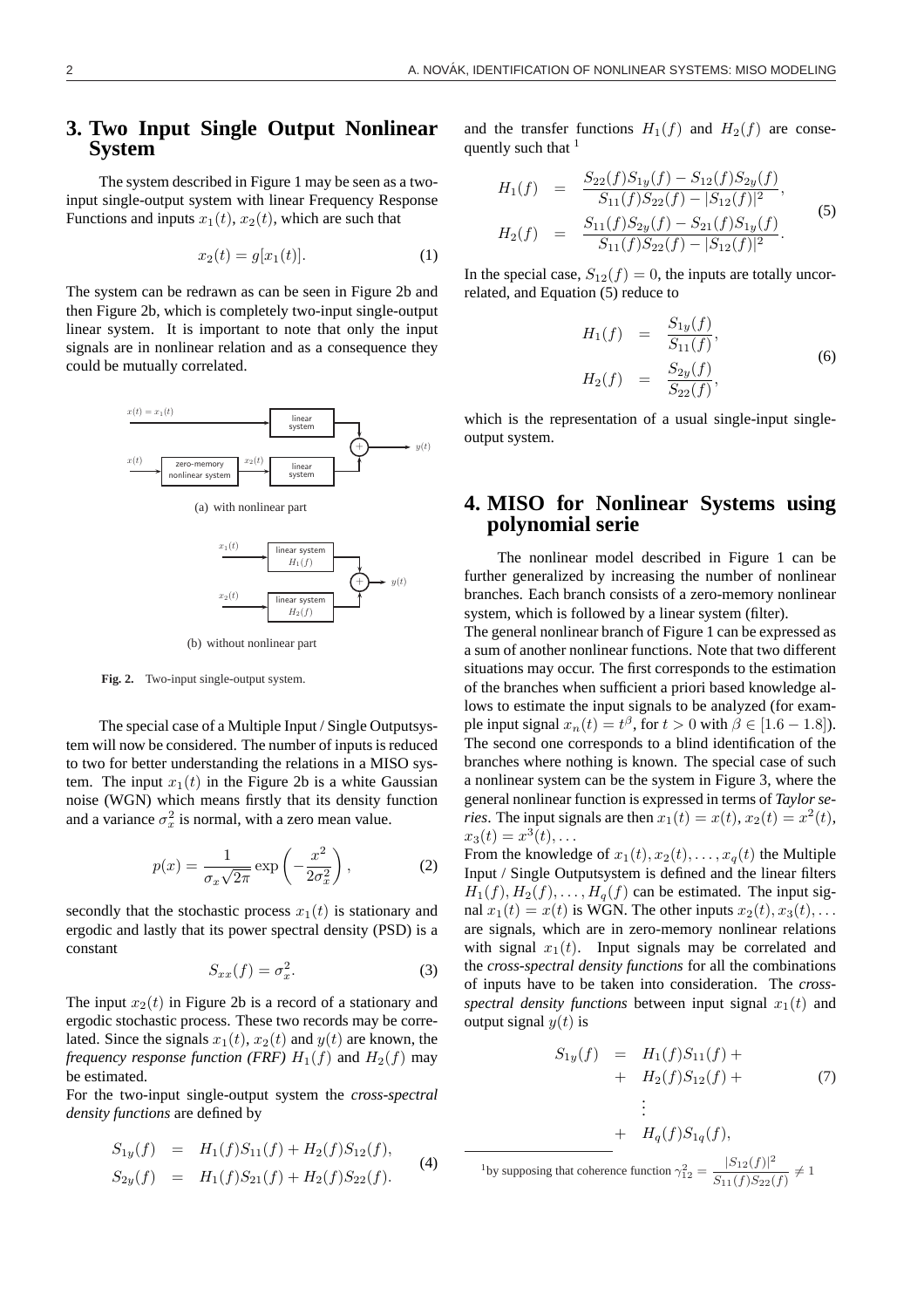

**Fig. 3.** MISO System for Taylor series.

hence

$$
S_{iy}(f) = \sum_{j=1}^{q} H_j(f) S_{ij}(f),
$$
 (8)

for  $i = 1, 2, \ldots, q$ . This set of equations for a different i can be rewritten into a matrix form for each frequency  $f$ , where i is the index of row. Let denote the column matrices  $H<sup>f</sup>$  and  $S_y^f$  and the square matrix  $S_f$  as

$$
\mathbf{H}^{\mathbf{f}} = \begin{pmatrix} H_1(f) \\ H_2(f) \\ \vdots \\ H_q(f) \end{pmatrix}, \tag{9}
$$

$$
\mathbf{S}_{\mathbf{y}}^{\mathbf{f}} = \begin{pmatrix} S_{1y}(f) \\ S_{2y}(f) \\ \vdots \\ S_{qy}(f) \end{pmatrix}, \qquad (10)
$$

$$
\mathbf{S}^{\mathbf{f}} = \begin{pmatrix} S_{11}(f) & S_{12}(f) & \cdots & S_{1q}(f) \\ S_{21}(f) & S_{22}(f) & \cdots & S_{2q}(f) \\ \vdots & \vdots & \ddots & \vdots \\ S_{q1}(f) & S_{q2}(f) & \cdots & S_{qq}(f) \end{pmatrix} .
$$
 (11)

Then, the relationships (8) between *auto/cross-spectral density functions* and FRF from Equation (8) can be rewritten as

$$
\mathbf{S}_{\mathbf{y}}^{\mathbf{f}} = \mathbf{S}^{\mathbf{f}} \mathbf{H}^{\mathbf{f}}.\tag{12}
$$

The index f expressed the frequency, for which the relationships hold.

Now the FRF  $H_i(f)$  can be obtained by using the matrix form for all frequencies from

$$
\mathbf{H}^{\mathbf{f}} = \mathbf{inv}(\mathbf{S}^{\mathbf{f}})\mathbf{S}_{\mathbf{y}}^{\mathbf{f}}.
$$
 (13)

If a blind identification is supposed, the input signals of a multiple input linear system can be chosen according to polynomial series. Any arbitrary real-valued function  $f(x)$ can be expanded in terms of Taylor series as

$$
f(x) = \sum_{n=0}^{\infty} \frac{f^{(n)}(a)}{n!} (x - a)^n = \sum_{n=0}^{\infty} k_n (x - a)^n, \quad (14)
$$

where  $a \in \Re$ . When the expansion of  $f(x)$  is near  $a = 0$ , the the Taylor series become a Maclaurin series

$$
f(x) = \sum_{n=0}^{\infty} c_n x^n.
$$
 (15)

and the approximation we use is using a finite series. In time domain the output signal from such a multiple input system with polynomial series is

$$
y(t) \equiv y_q(t) = \sum_{n=0}^{q} c_n x^n(t).
$$
 (16)

The Multiple Input / Single Outputtechnique tends to estimate the linear systems  $H_n(f)$ , which represent frequency dependent coefficients of Taylor Series. The output signal  $y(t)$  of such a system can be expressed as a sum of convolution in time domain

$$
y(t) = \sum_{n=0}^{q} h_n(t) * x^n(t),
$$
 (17)

or as a sum of products in frequency domain in terms of Fourier Transform,

$$
Y(f) = \sum_{n=0}^{q} H_n(f) \cdot FT\{x^n(t)\}.
$$
 (18)

For studying nonlinear systems presenting an "odd behavior", it may be useful to consider the set of function  $|x|x, |x|x^3, \dots, |x|x^{2n-1}$  instead of even functions  $x^2, x^4, \ldots, x^{2n}$ . The Odd series expansion can then be expressed as

$$
f(x) = \begin{cases} \sum_{n=1}^{\infty} c_n x^n, & \text{for } n \text{ odd}, \\ \sum_{n=2}^{\infty} c_n |x| x^{n-1}, & \text{for } n \text{ even}. \end{cases}
$$
(19)

There is a correlation between all inputs of a multiple input system due to the nonlinear relationship between both inputs. The inputs are partially correlated so that the signal of a second branch is partly a linear filtering of the signal from the first (linear) branch. Using the input signal  $x(t)$ as a record from a random Gaussian process, and using the polynomial series, the process of decorrelation of input signal is effortless and the input signals can be calculated, so the filtering to predict linear dependency between inputs is no longer need. The process of decorrelation of input signal is beyond the bounds of this article.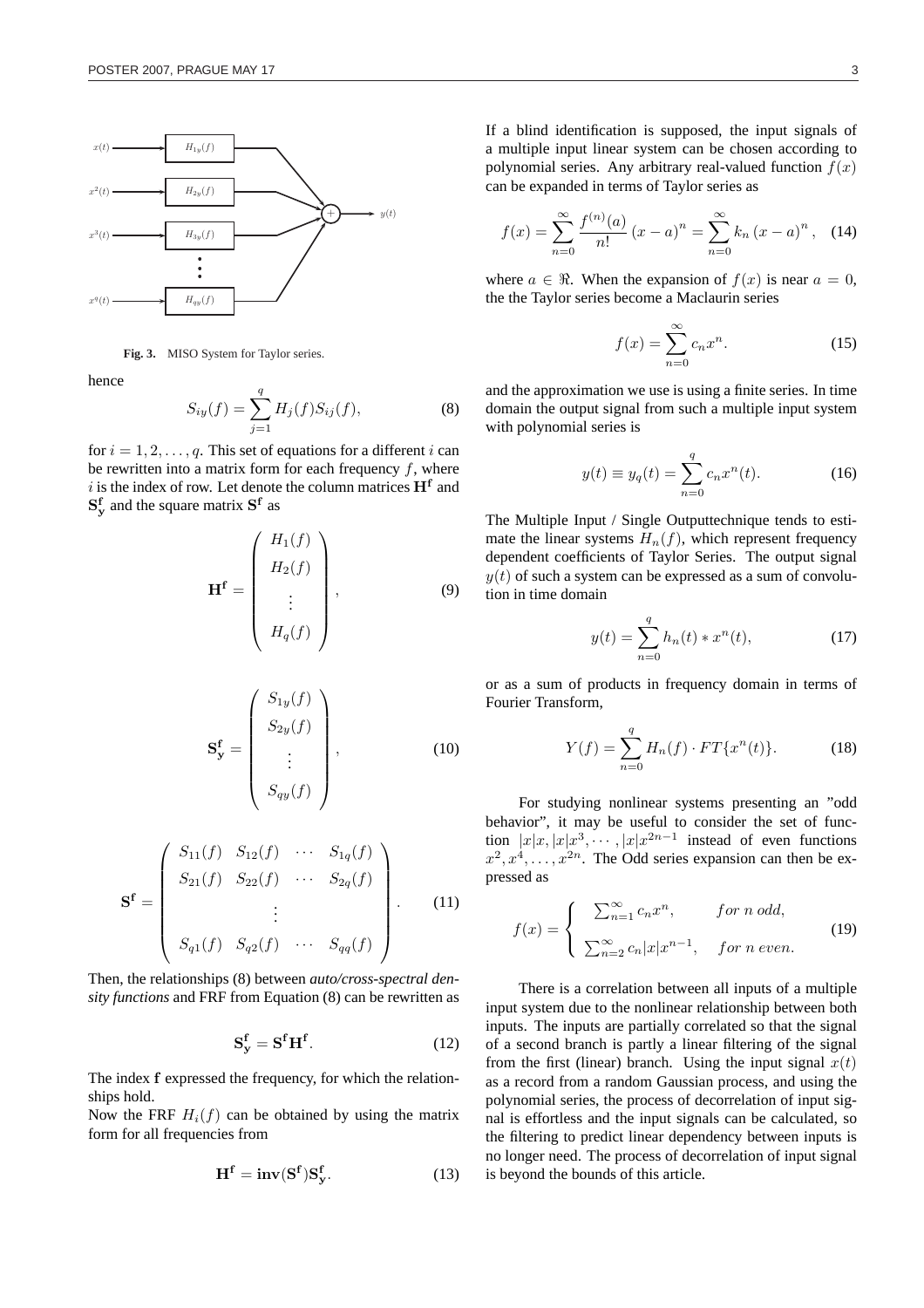#### **5. Identification of a Real Nonlinear System**

Two simple nonlinear systems has been tested on MISO method identification to compare the practicality of this method. The first nonlinear system has been a simple circuit with a resistor and a diode (nonlinear device) that is shown in Figure 4a. A nonlinear characteristic of a diode is well known and one can call it a hard nonlinearity. The second nonlinear system has been chosen an electrical circuit with two diodes in parallel - to obtain an odd nonlinear system (Figure 4b). There is also a hard nonlinearity, but this kind of circuit is also known as a limiter, where the circuit is linear till some excitation, and after passing some value, the circuit becomes a nonlinear one.



(a) nonlinear circuit A



**Fig. 4.** Nonlinear testing circuit

# **6. Conclusion**

To verify the model and MISO method a comparison between the real circuit and the model has to be realized. The input harmonic signal (frequency 500 Hz) has been put into the real system and into the model and the output spectrum of both has been compared. Results are shown in Figures 5 and 6. The degree of polynomial series was six for both experiments, so in the case of classic Taylor series only first six harmonics can be seen. In the case of the odd nonlinear system the harmonics of even order are not included into the model (because of odd nonlinear system). In the real measurement there are harmonic components of even order caused by the different diodes, but for modeling there were neglected.



**Fig. 5.** Comparison of model and experiment - output spectrum of nonlinear system A



Fig. 6. Comparison of model and experiment - output spectrum of nonlinear system B